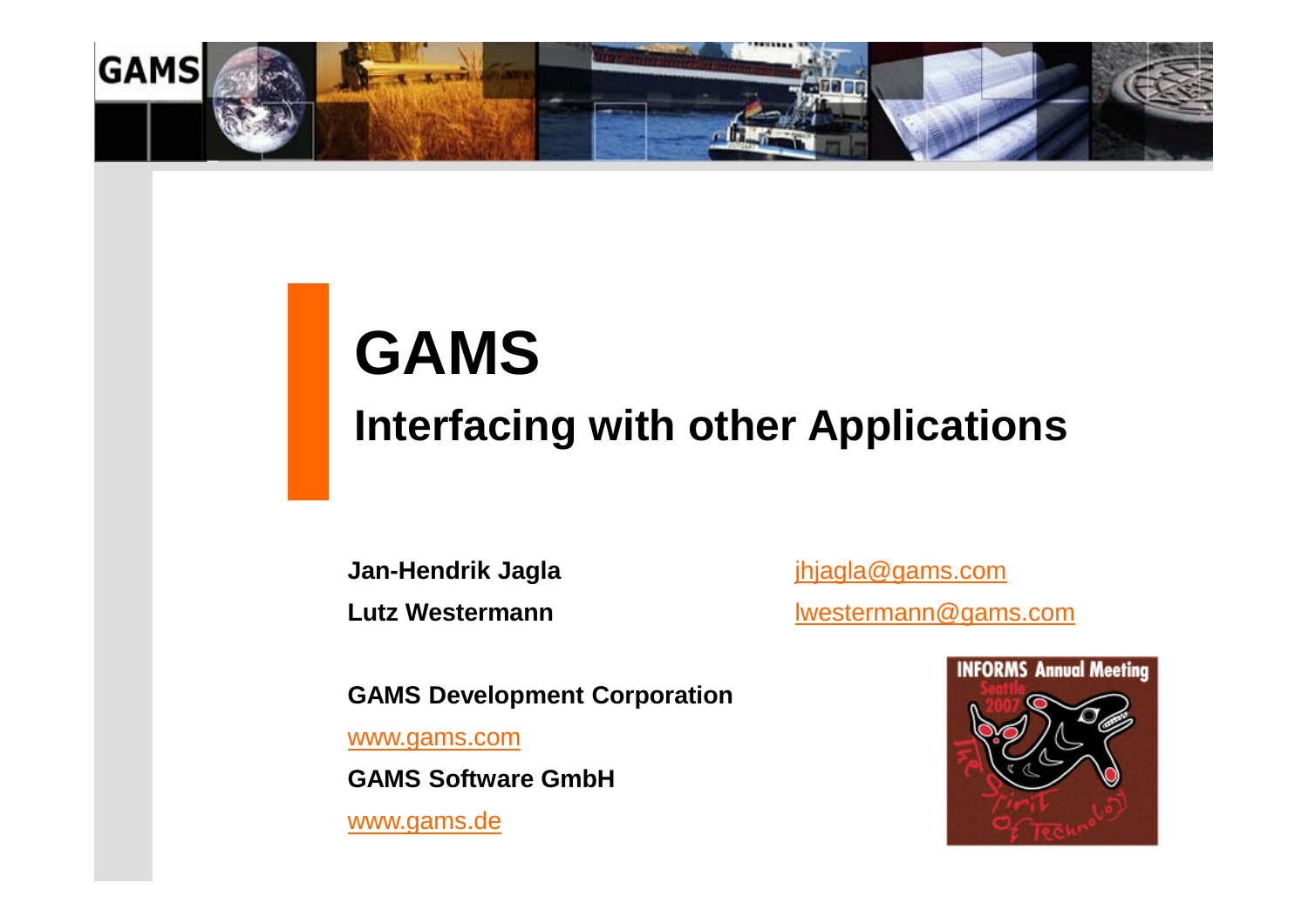

# **Input/Output through ASCII Files**

- ASCII Input Data
	- Part of model input (**\$include file.txt**)
	- Posix Utilities are part of GAMS Windows System
		- Platform independent data file preparation
		- sed, awk, grep, cut, ...

```
$call cut -d, -f1,3-5 file.txt > filenew.txt
```
- ASCII File Output
	- GAMS Put Facilities

```
file fy /result.csv/;
fy.pc = 5; fy.nd = 4;loop((i,j)$x.l(i,j),
 put fy i.te(i) j.te(j) x.l(i,j) /;
);
```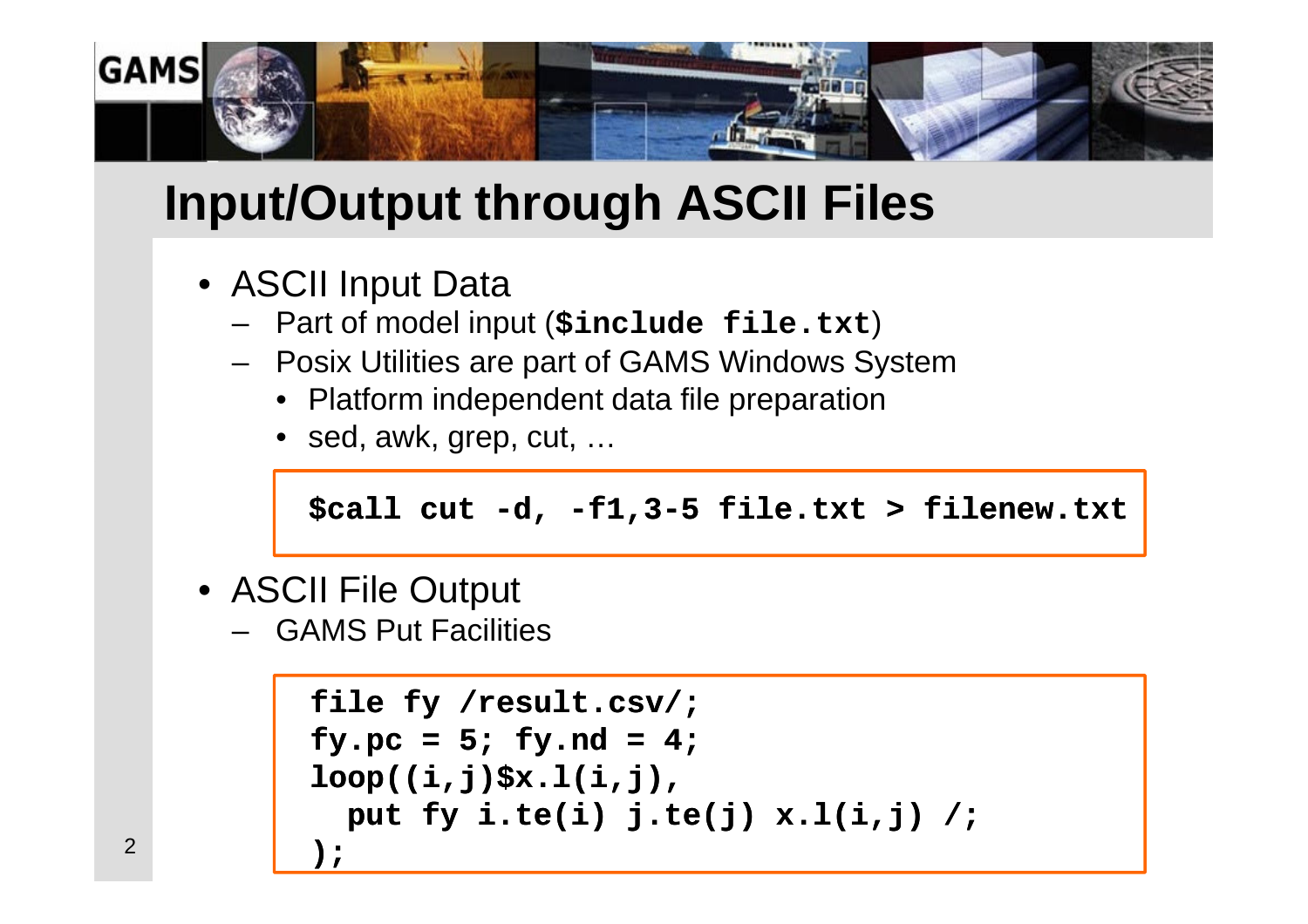

#### **Data from CSV File**

|           | Table d(i,j) distance in thousands of miles |         |         |
|-----------|---------------------------------------------|---------|---------|
|           | new-york                                    | chicago | topeka  |
| seattle   | 2.5                                         | 1.7     | 1.8     |
| san-diego | 2.5                                         | 1.8     | $1.4$ ; |

**Table d(i,j) distance in thousands of miles \$ondelim \$include dist.csv \$offdelim**

> **city,new-york,chicago,topeka seattle,2.5,1.7,1.8 san-diego,2.5,1.8,1.4**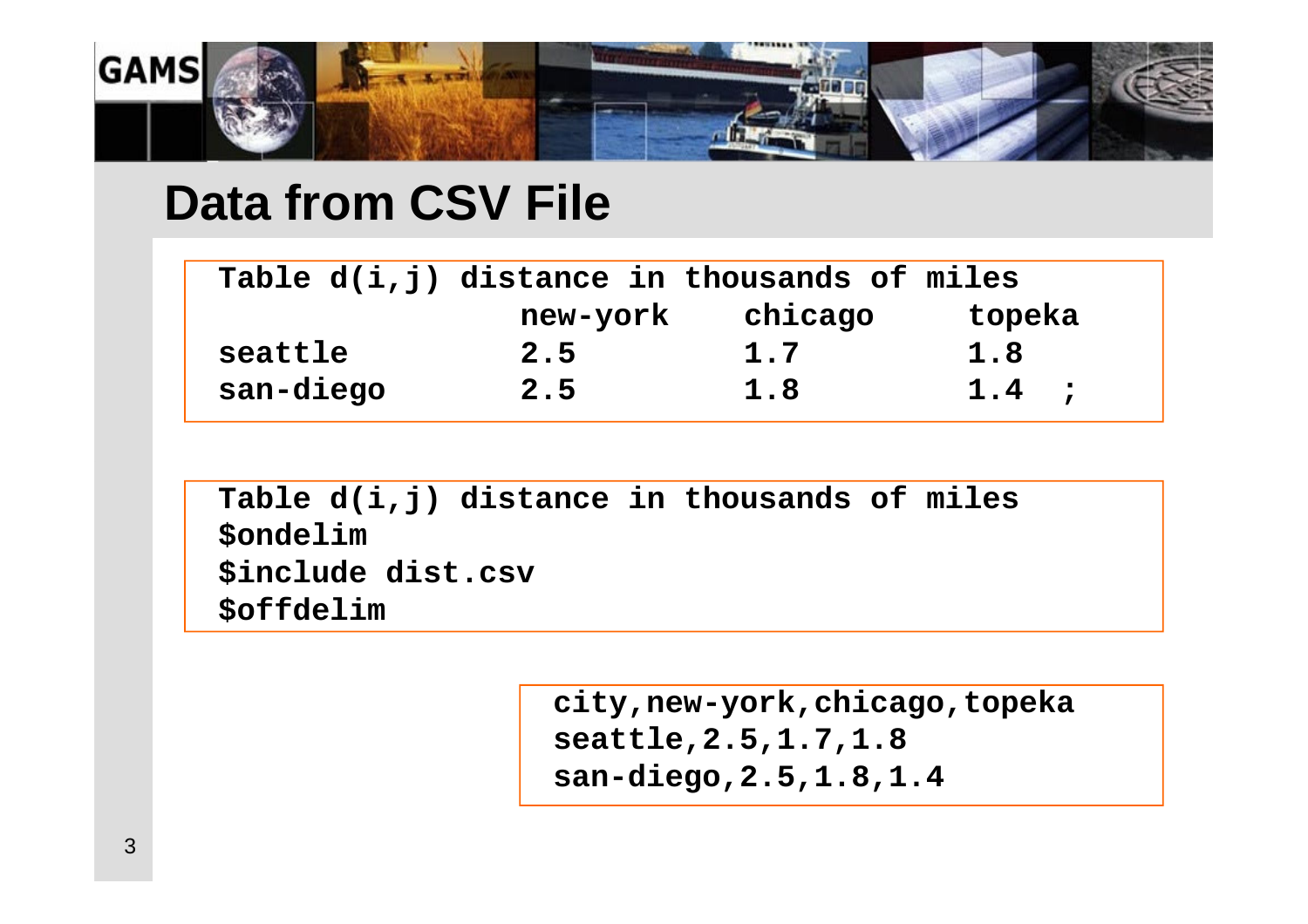

# **Separation of Declaration and Definition**

|           | Table d(i,j) distance in thousands of miles |         |         |
|-----------|---------------------------------------------|---------|---------|
|           | new-york                                    | chicago | topeka  |
| seattle   | 2.5                                         | 1.7     | 1.8     |
| san-diego | 2.5                                         | 1.8     | $1.4$ ; |

**Parameter d(i,j) distance in thousands of miles; … \$include dist.inc**

> **d("SEATTLE","NEW-YORK") = 2.5; d("SAN-DIEGO","NEW-YORK") = 2.5; d("SEATTLE","CHICAGO") = 1.7; d("SAN-DIEGO","CHICAGO") = 1.8; d("SEATTLE","TOPEKA") = 1.8; d("SAN-DIEGO","TOPEKA") = 1.4;**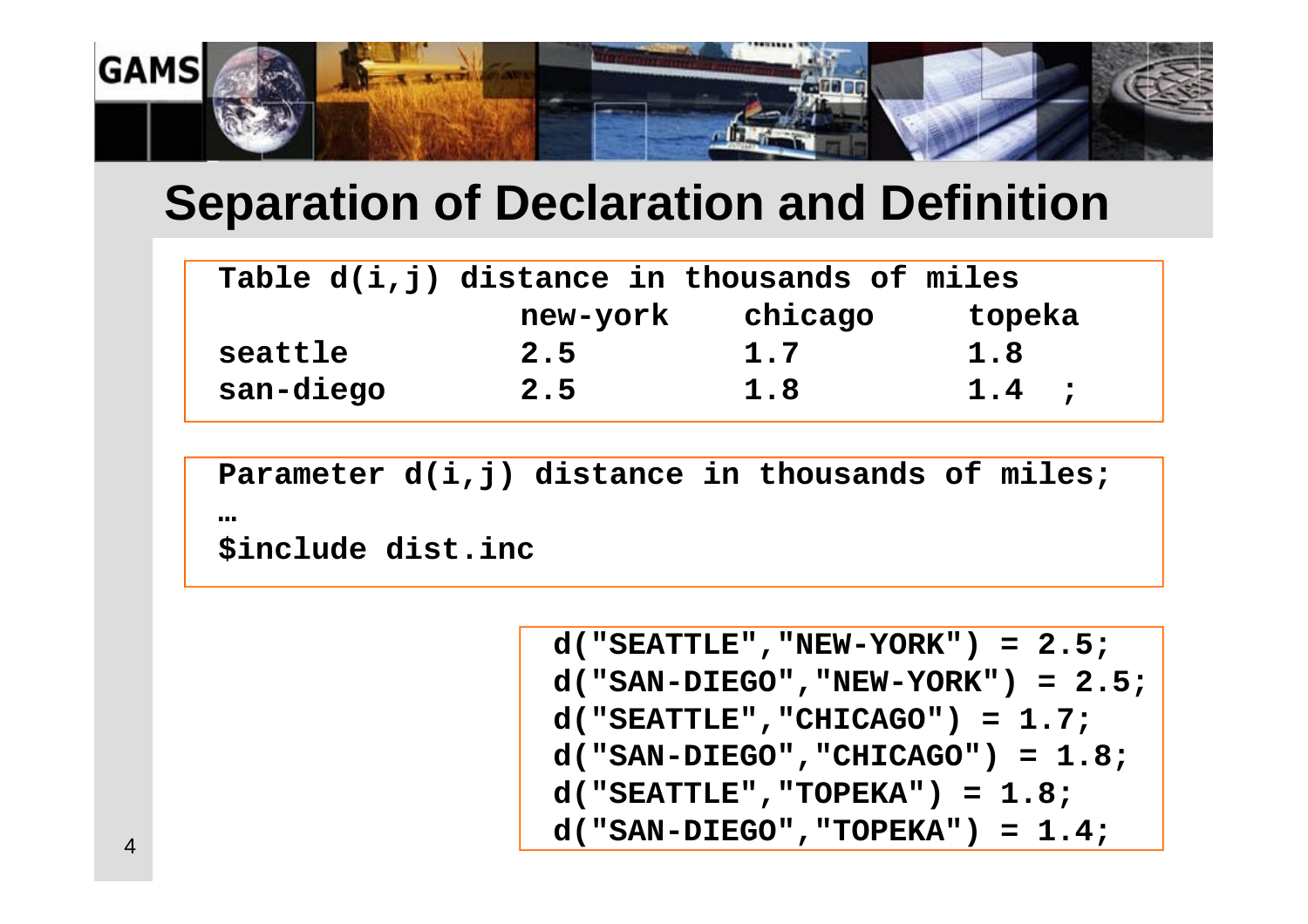

# **Separation of Declaration and Definition**

|           | Table d(i,j) distance in thousands of miles |         |         |
|-----------|---------------------------------------------|---------|---------|
|           | new-york                                    | chicago | topeka  |
| seattle   | 2.5                                         | 1.7     | 1.8     |
| san-diego | 2.5                                         | 1.8     | $1.4$ ; |

**Parameter d(i,j) distance in thousands of miles / \$include dist.inc /;**

> **SEATTLE.NEW-YORK 2.5 SAN-DIEGO.NEW-YORK 2.5 SEATTLE.CHICAGO 1.7 SAN-DIEGO.CHICAGO 1.8 SEATTLE.TOPEKA 1.8 SAN-DIEGO.TOPEKA 1.4**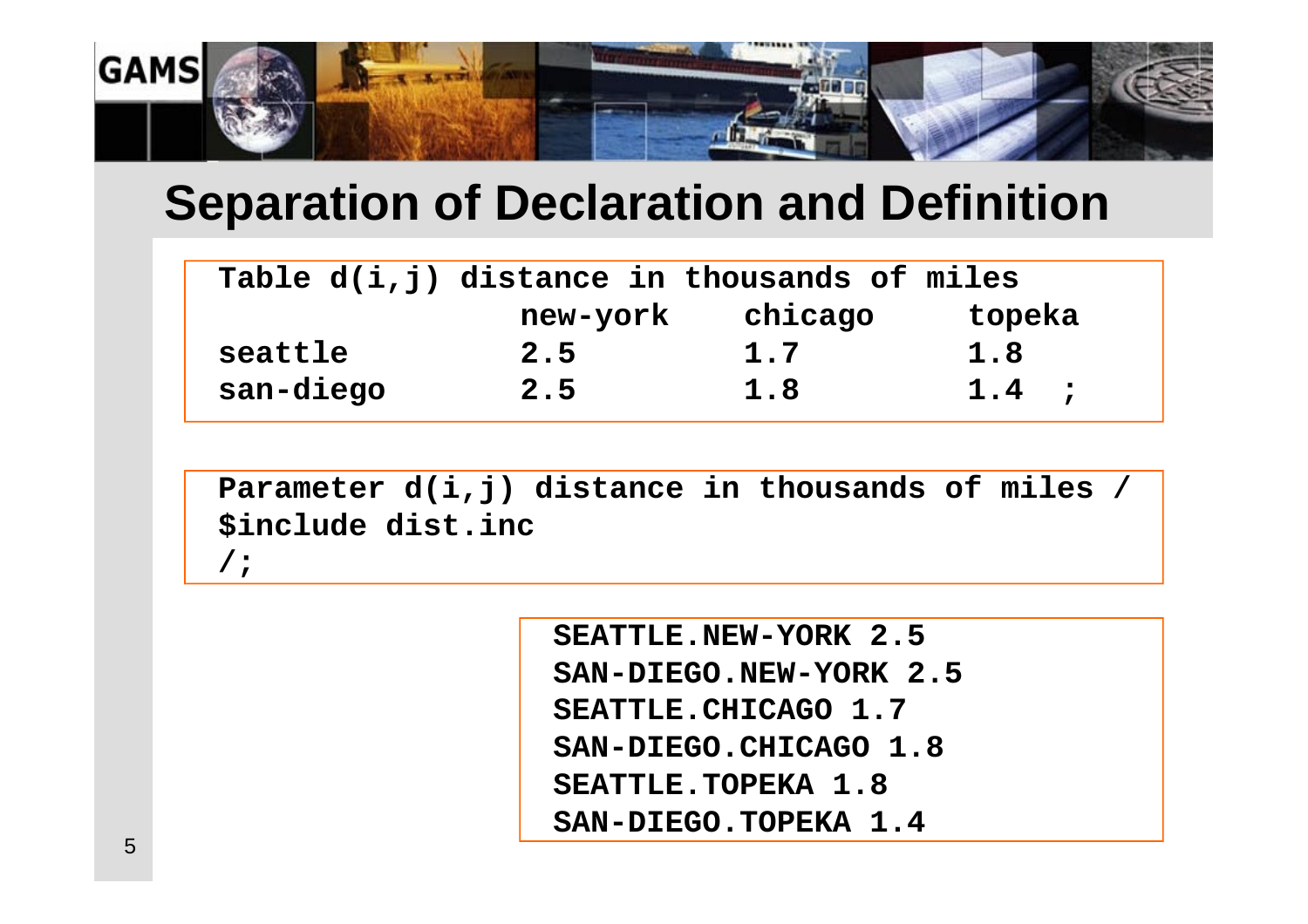

### **Data from ASCII File**

|           | Table d(i,j) distance in thousands of miles |         |         |
|-----------|---------------------------------------------|---------|---------|
|           | new-york                                    | chicago | topeka  |
| seattle   | 2.5                                         | 1.7     | 1.8     |
| san-diego | 2.5                                         | 1.8     | $1.4$ ; |

**Parameter d(i,j) distance in thousands of miles / \$ondelim \$include dist.txt \$offdelim /;**

> **SEATTLE,NEW-YORK,2.5 SAN-DIEGO,NEW-YORK,2.5** SEATTLE, CHICAGO, 1.7 **SAN-DIEGO,CHICAGO,1.8 SEATTLE,TOPEKA,1.8 SAN-DIEGO,TOPEKA,1.4**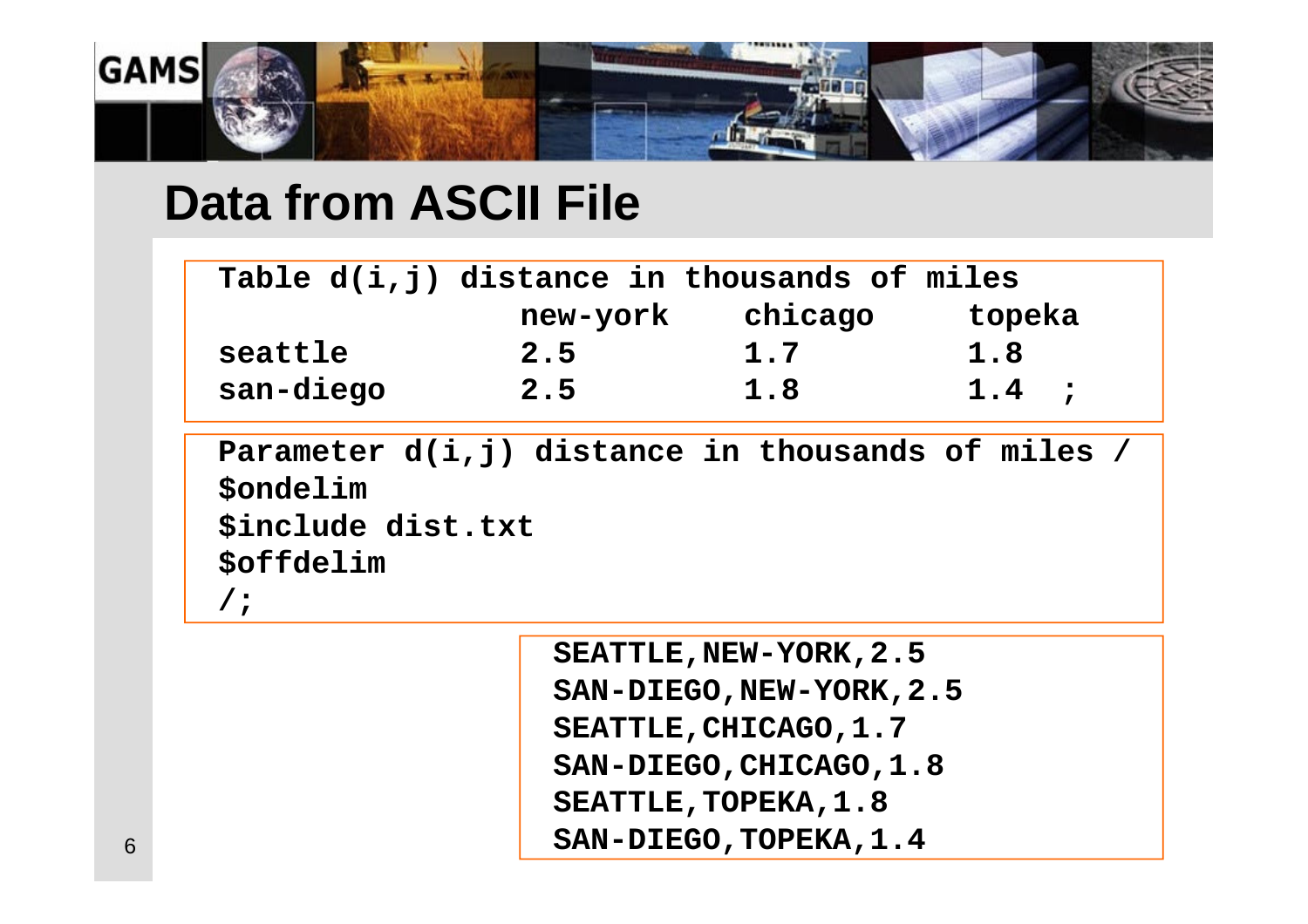

#### **Default Output in .lst File**

---- VAR x shipment quantities in cases

|                     | LOWER | <b>LEVEL</b> | <b>UPPER</b> | MARGINAL |
|---------------------|-------|--------------|--------------|----------|
|                     |       |              |              |          |
| seattle .new-york   |       | 50.000       | $+$ INF      |          |
| .chicago<br>seattle |       | 300.000      | $+$ $1NF$    |          |
| seattle .topeka     |       |              | $+$ INF      | 0.036    |
| san-diego.new-york  |       | 275.000      | $+$ $1NF$    |          |
| san-diego.chicago   |       |              | $+$ $1NF$    | 0.009    |
| san-diego.topeka    |       | 275.000      | $+$ $1NF$    |          |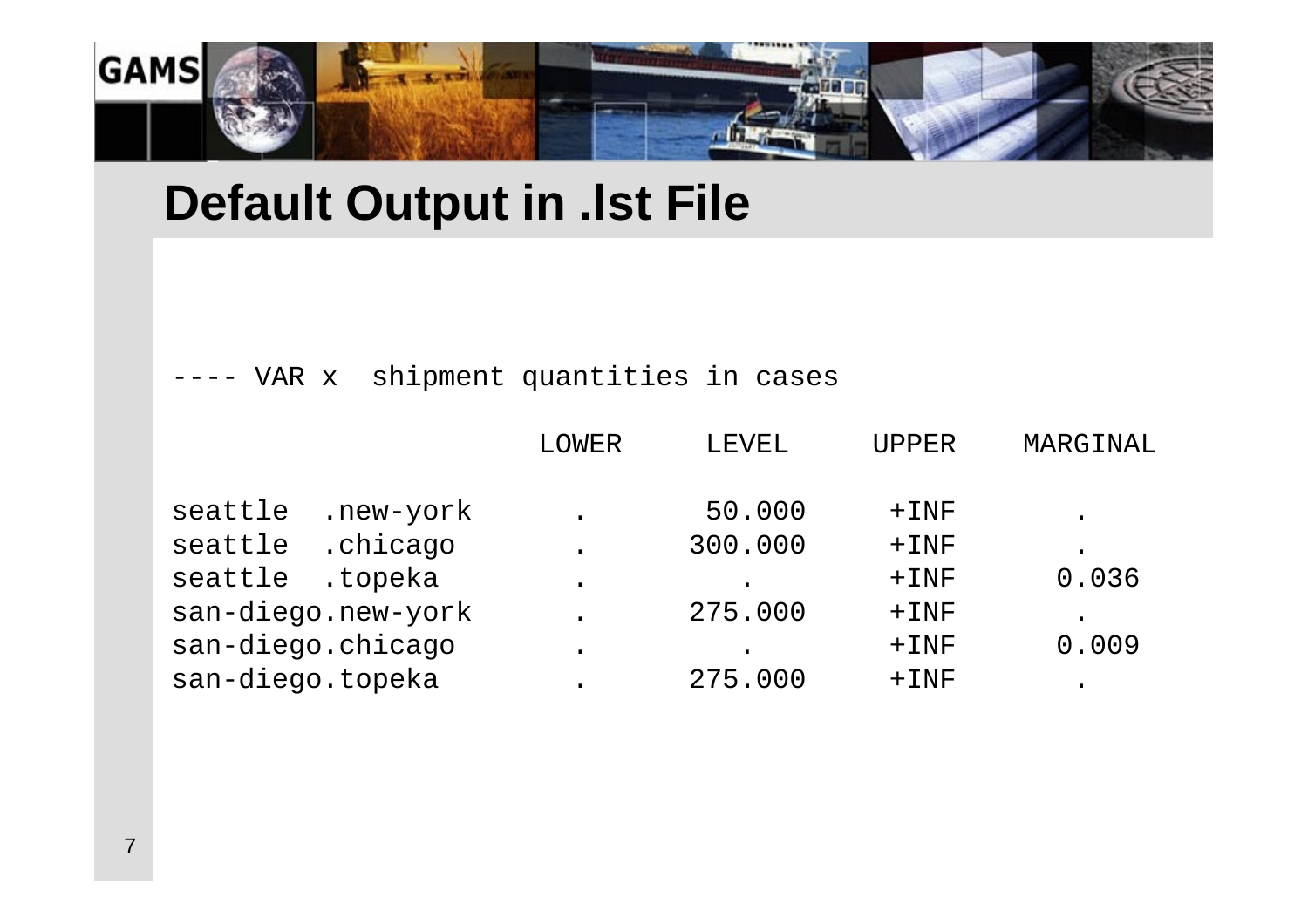

# **Default Output using Display Statement**

|                      | 68 VARIABLE x.L   |         | shipment quantities in cases |  |
|----------------------|-------------------|---------|------------------------------|--|
|                      | new-york          | chicago | topeka                       |  |
| seattle<br>san-diego | 50.000<br>275.000 | 300.000 | 275.000                      |  |
|                      | 68 VARIABLE x.M   |         | shipment quantities in cases |  |
|                      | chicago           | topeka  |                              |  |
| seattle<br>san-diego | 0.009             | 0.036   |                              |  |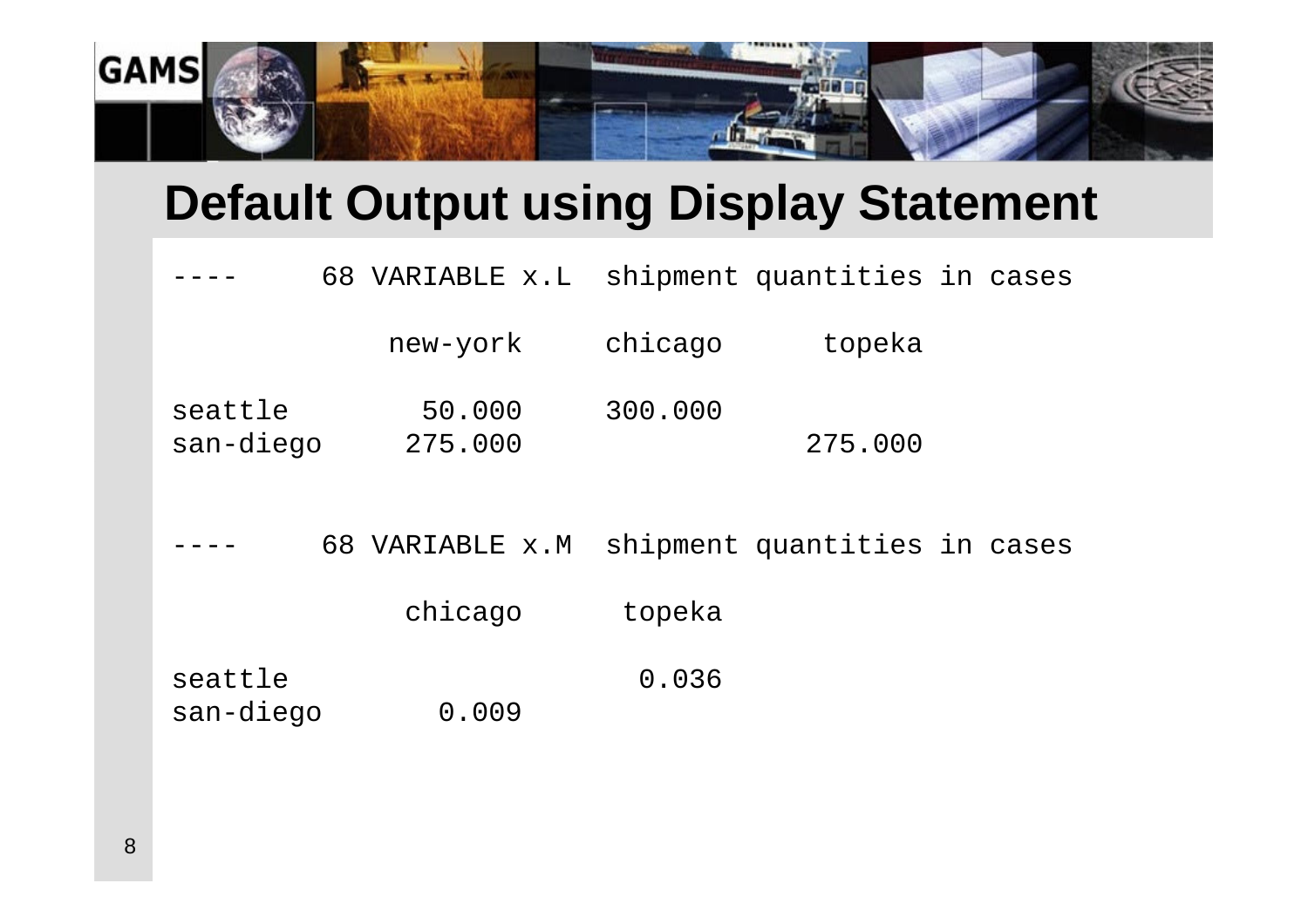

# **Output using Put Utility**

```
file fx /result.txt/;
```

```
put fx 'Shipped quantities between plants and markets' /;
put '---------------------------------------------' /;
loop((i,j)$x.l(i,j),
 put 'Shipment from 'i.te(i):10' to 'j.te(j):10' in cases:' 
     x.l(i,j) /;
);
putclose;
```

| Shipped quantities between plants and markets |             |           |        |  |  |  |  |  |  |
|-----------------------------------------------|-------------|-----------|--------|--|--|--|--|--|--|
| Shipment from seattle                         | to new-york | in cases: | 50.00  |  |  |  |  |  |  |
| Shipment from seattle                         | to chicago  | in cases: | 300.00 |  |  |  |  |  |  |
| Shipment from san-diego                       | to new-york | in cases: | 275.00 |  |  |  |  |  |  |
| Shipment from san-diego to topeka             |             | in cases: | 275.00 |  |  |  |  |  |  |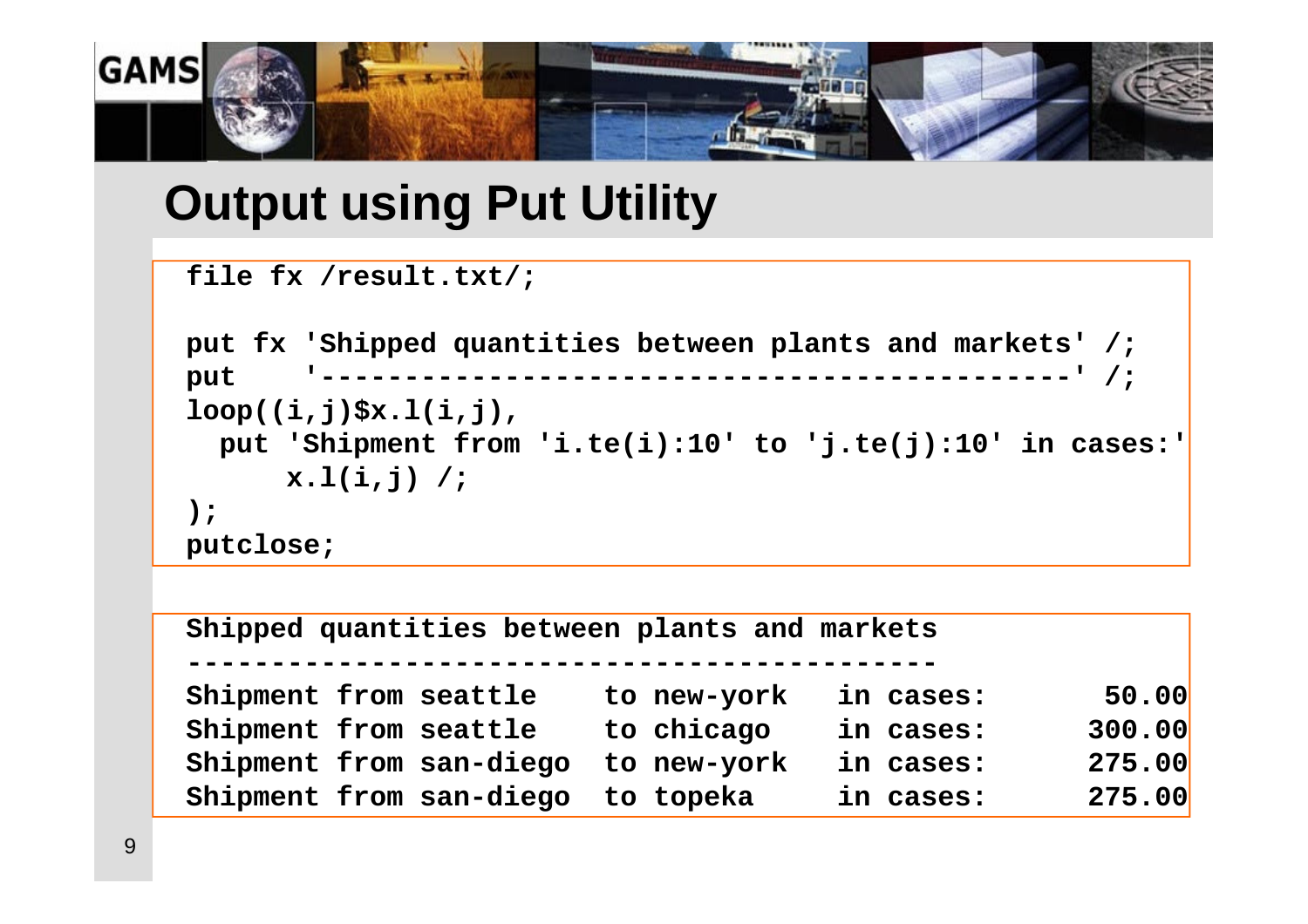

## **Output using Put Utility**

```
file fy /result.csv/;
fy.pc = 5;
```

```
put fy ;
loop((i,j)$x.l(i,j),
  put i.te(i) j.te(j) x.l(i,j) /;
);
putclose;
```

```
"seattle","new-york",50.00
"seattle","chicago",300.00
"san-diego","new-york",275.00
"san-diego","topeka",275.00
```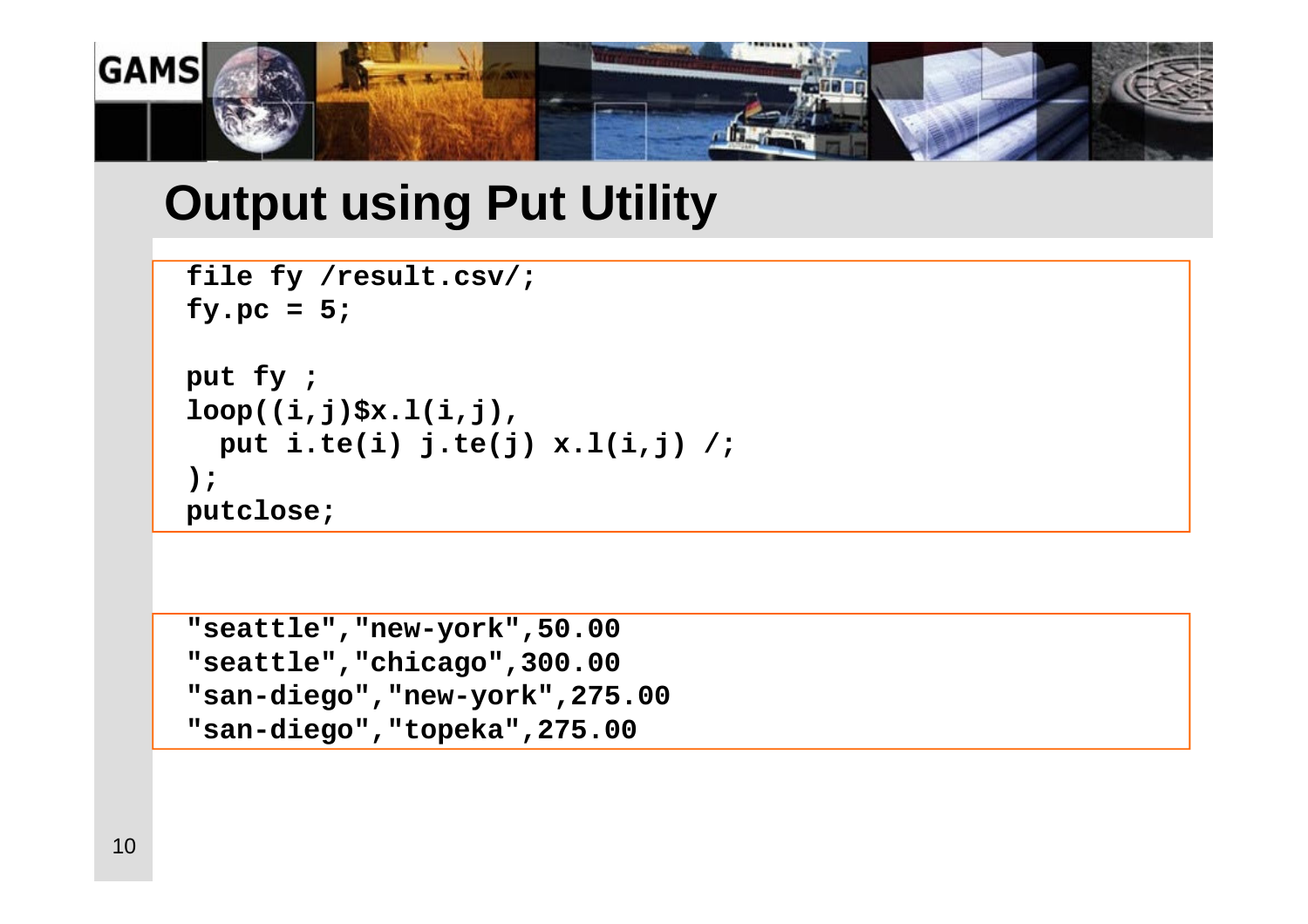

#### **Hands-on! ASCII Input & Output**

**"seattle","new-york",50.00 "seattle","chicago",300.00 "san-diego","new-york",275.00 "san-diego","topeka",275.00**

**SEATTLE,NEW-YORK,2.5 SAN-DIEGO,NEW-YORK,2.5 SEATTLE,CHICAGO,1.7 SAN-DIEGO,CHICAGO,1.8 SEATTLE,TOPEKA,1.8 SAN-DIEGO,TOPEKA,1.4**

**city,new-york,chicago,topeka seattle,2.5,1.7,1.8 san-diego,2.5,1.8,1.4**

| Shipped quantities between plants and markets |             |           |        |  |  |  |  |  |  |  |
|-----------------------------------------------|-------------|-----------|--------|--|--|--|--|--|--|--|
| Shipment from seattle                         | to new-york | in cases: | 50.00  |  |  |  |  |  |  |  |
| Shipment from seattle                         | to chicago  | in cases: | 300.00 |  |  |  |  |  |  |  |
| Shipment from san-diego                       | to new-york | in cases: | 275.00 |  |  |  |  |  |  |  |
| Shipment from san-diego to topeka             |             | in cases: | 275.00 |  |  |  |  |  |  |  |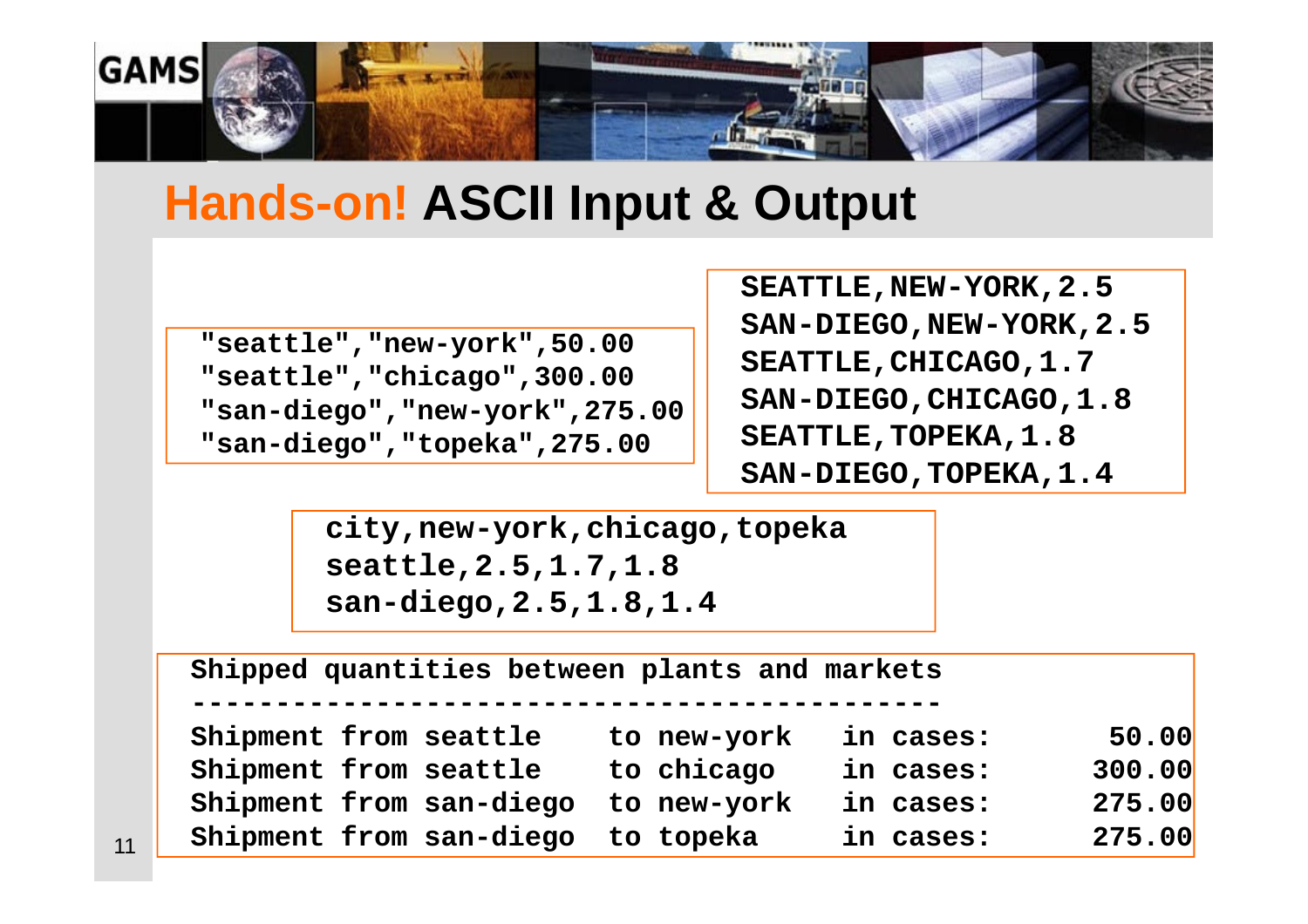

# **Gams Data eXchange**

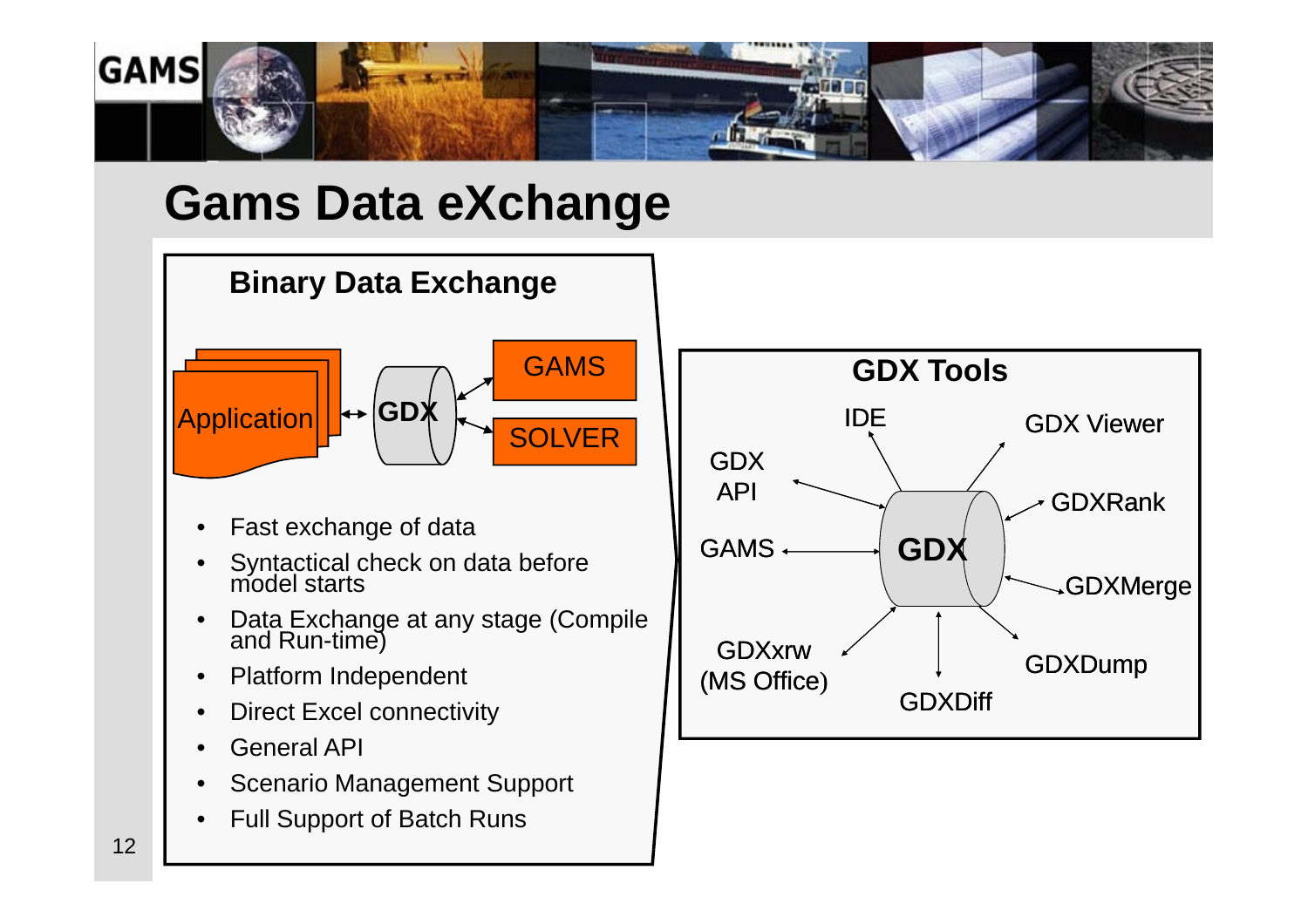

#### **Using GDXXRW to read from Excel**

|   | A              | B         | C.                                         | D         | E         | F     | G      | н |
|---|----------------|-----------|--------------------------------------------|-----------|-----------|-------|--------|---|
| 1 | Transportation |           | New-York Chicago Topeka Latitude Longitude |           |           |       |        |   |
| 2 | <b>Matrix</b>  |           | <b>NY</b>                                  | <b>EL</b> | <b>KS</b> |       |        |   |
| 3 | Seattle        | <b>WA</b> | 2.5                                        | 1.7       | 1.8       | 47.45 | 122.3  |   |
| 4 | San-Diego CA   |           | 2.5                                        | 1.8       | 1.4       | 32.82 | 117.13 |   |
| 5 |                |           |                                            |           |           |       |        |   |
| 6 |                |           |                                            |           |           |       |        |   |
| 7 |                |           |                                            |           |           |       |        |   |
| 8 |                |           |                                            |           |           |       |        |   |
|   |                |           |                                            |           |           |       |        |   |

**Parameter d(i,j) distance in thousands of miles; \$call GDXXRW dist.xls par=d rng=dist!A1 rdim=1 cdim=1 \$if errorlevel 1 \$abort "Problem with file dist.xls!" \$gdxin dist \$load d**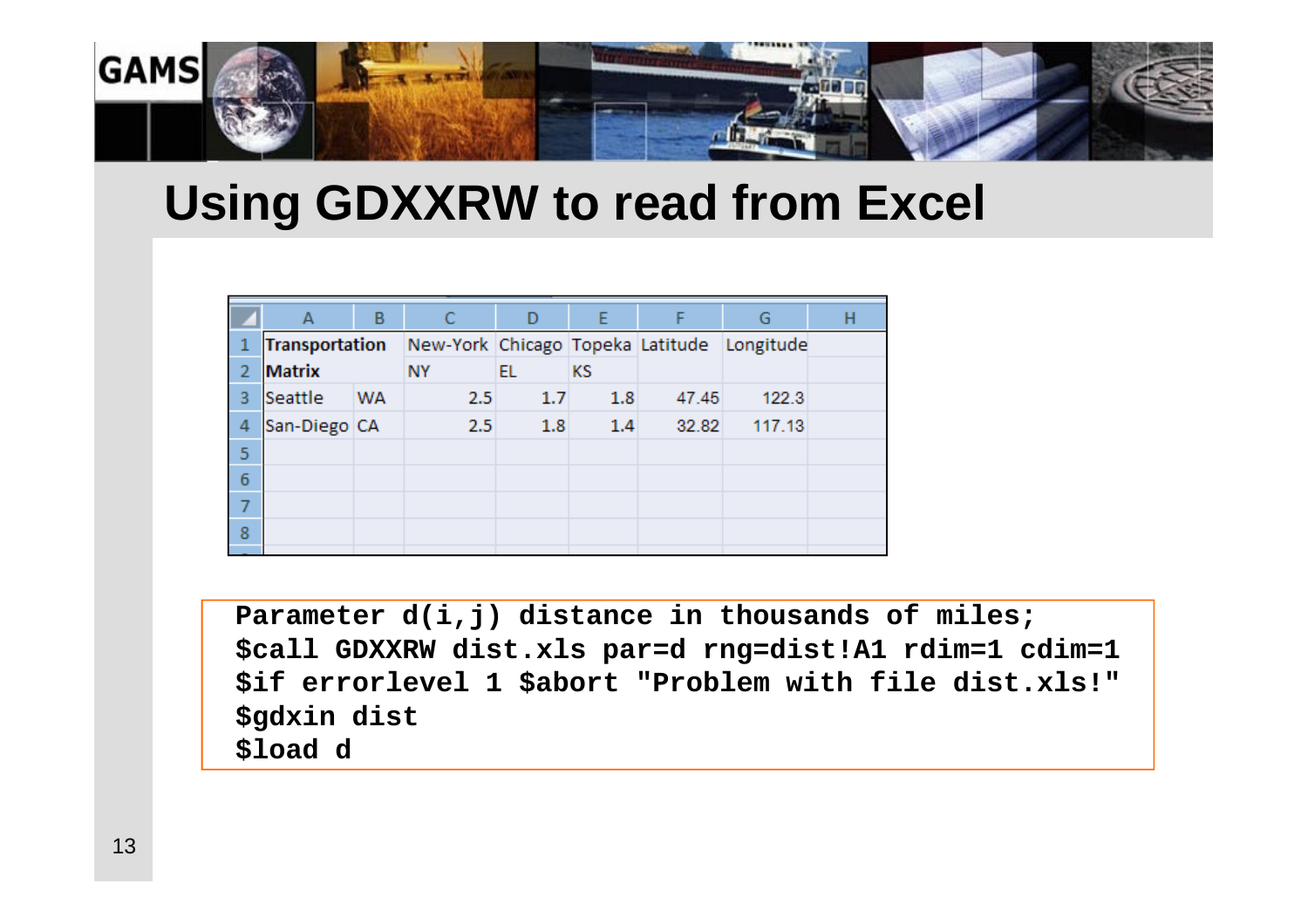

#### **Using GDXXRW to write to Excel**

**execute\_unload 'ship' x; execute 'GDXXRW ship.gdx var=x rng=ship!A1 rdim=1 cdim=1';**

|       |           | new-york chicago |                                      | topeka |               |
|-------|-----------|------------------|--------------------------------------|--------|---------------|
|       | seattle   | 50               | 300                                  |        |               |
| 3     | san-diego | 275              |                                      | 275    |               |
| 4     |           |                  |                                      |        |               |
|       |           |                  |                                      |        |               |
|       |           |                  | $\mathsf{ship}$ Sheet1 Sheet2 Sheet3 |        | $\mathcal{L}$ |
| Ready |           |                  |                                      |        |               |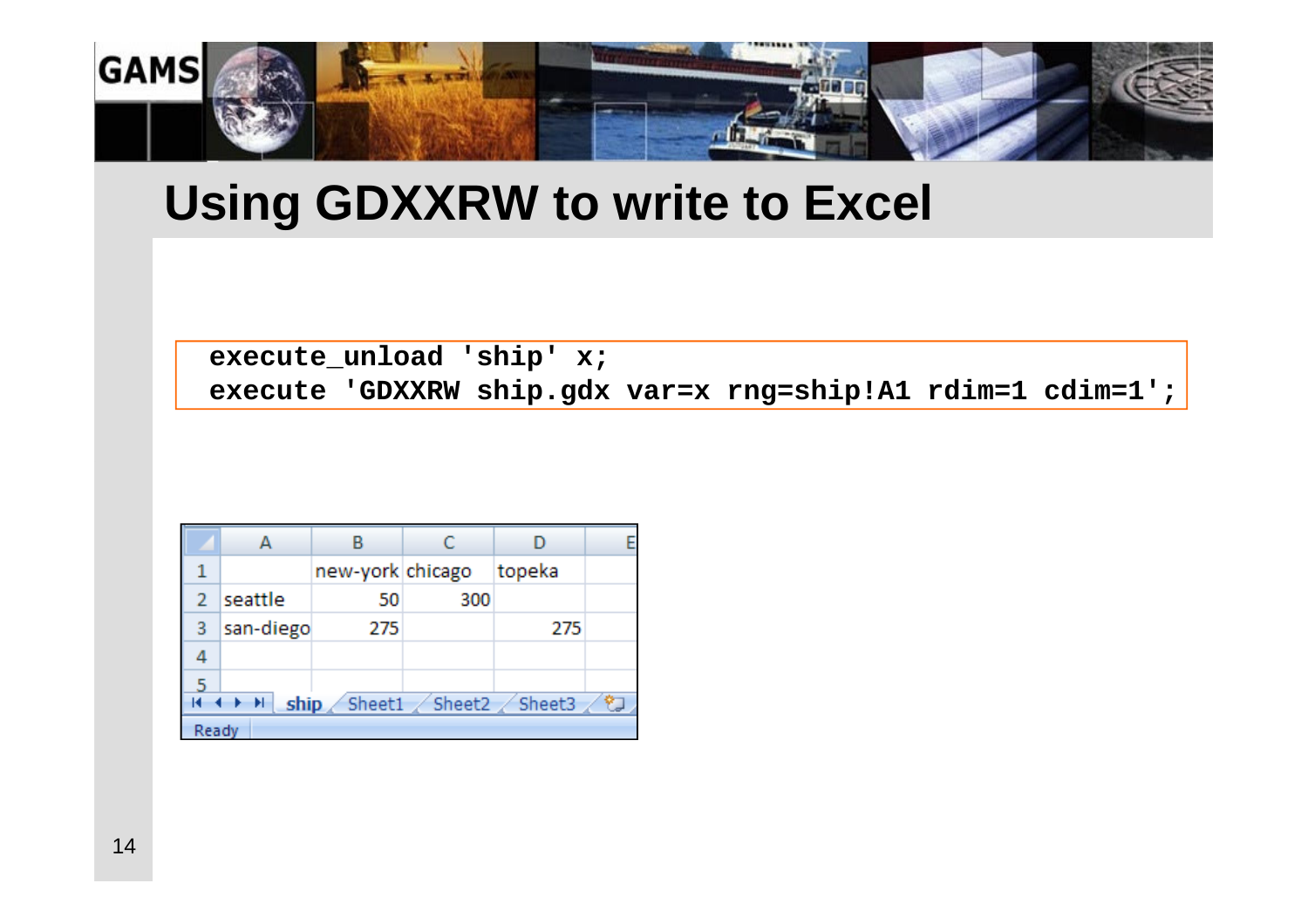

# **Hands-on! GDX and Tools**

- Create GDX file
	- execute\_unload
	- Gdx=filename
- GDX Viewer
	- Data cube
	- Export to Excel,...
	- Drag and drop
	- Search engine
- GDXdiff
- Charting Engine

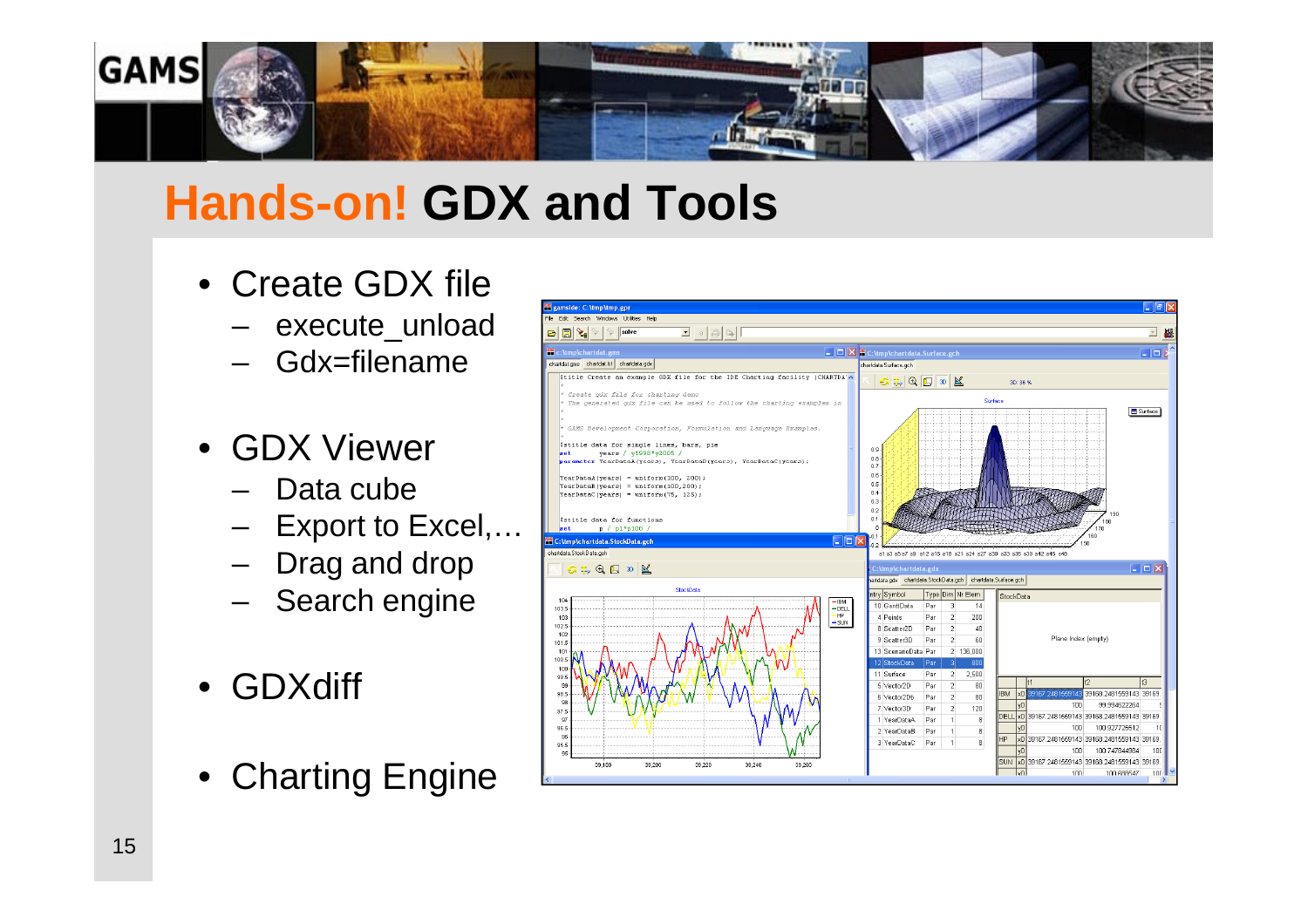

#### **GAMS in Control**

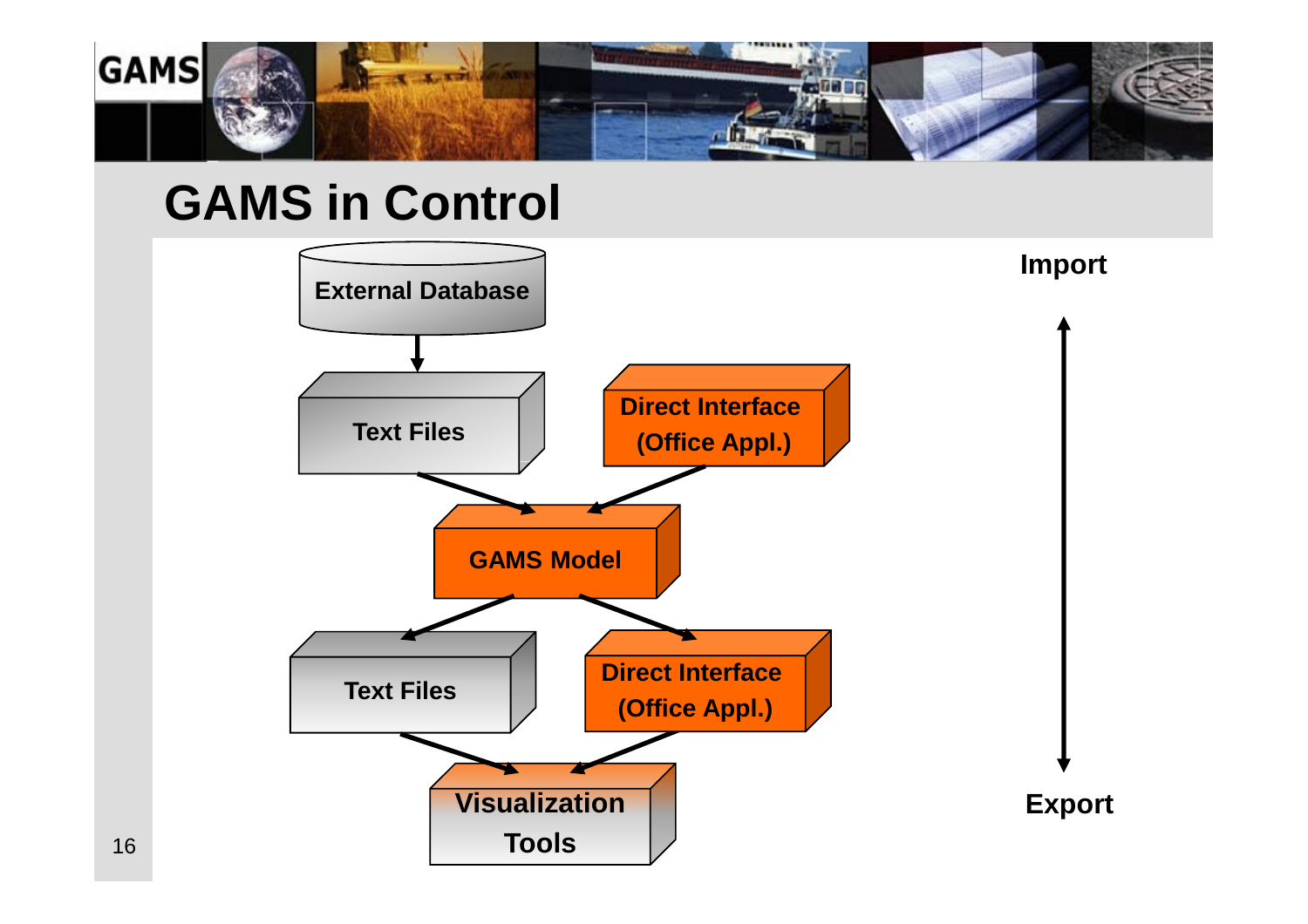

# **Application in Control**

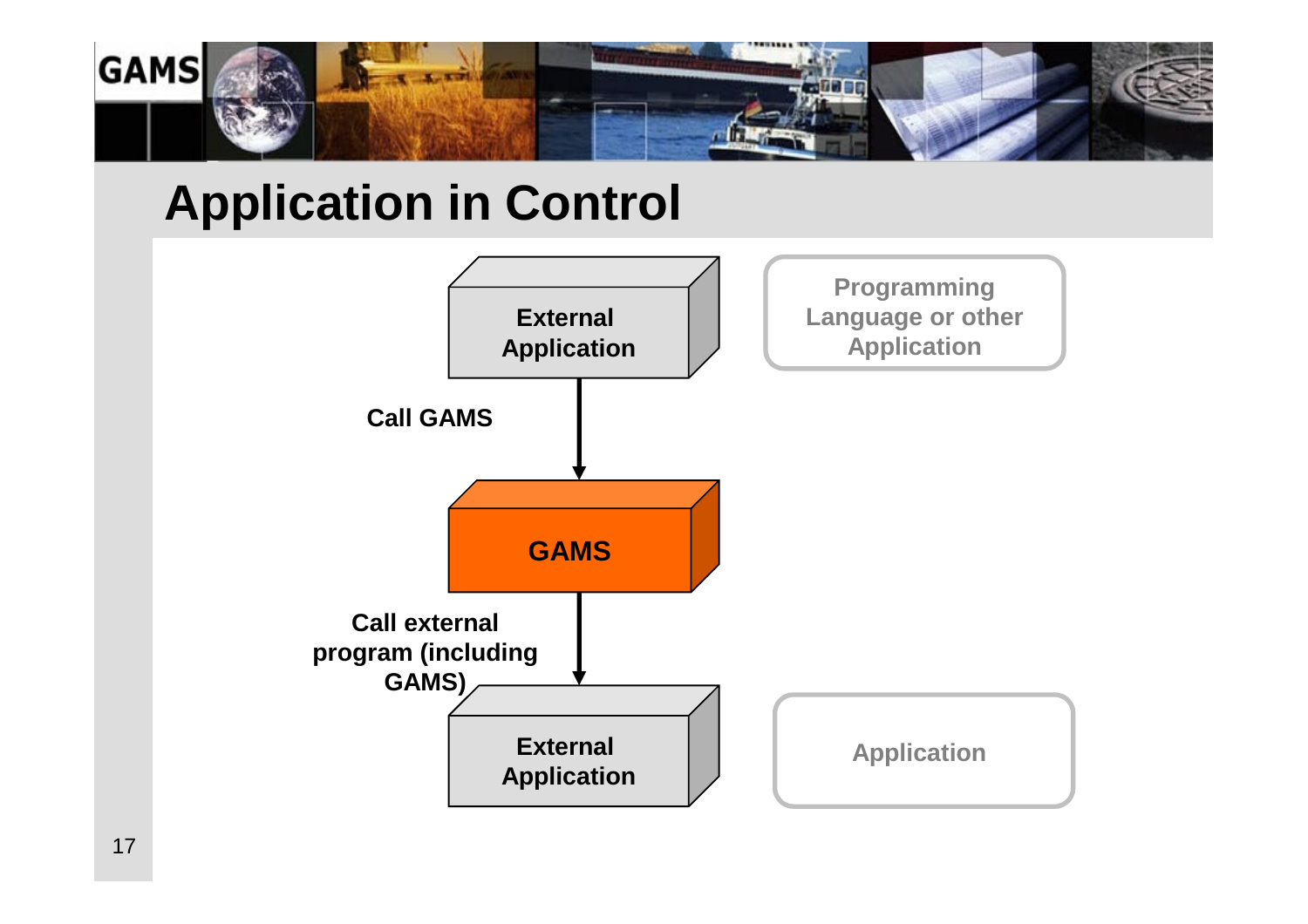

## **Hands-on! Sudoku**

|     | c1               |                    | c3        |                |                |                 |                | c8              | c9              |                |                 | c12              |                  | c14                                       | c15 | c16.            | C1             | c18                |                |                  |                | c22            | c23             | c24             | c25             |
|-----|------------------|--------------------|-----------|----------------|----------------|-----------------|----------------|-----------------|-----------------|----------------|-----------------|------------------|------------------|-------------------------------------------|-----|-----------------|----------------|--------------------|----------------|------------------|----------------|----------------|-----------------|-----------------|-----------------|
|     |                  |                    | 12        |                |                |                 | 21             |                 |                 | 11             |                 |                  |                  |                                           |     |                 |                |                    | 3.             | 17               |                |                |                 |                 | 24              |
| r2  |                  |                    |           |                | 17             | 8               |                | 18              |                 |                | 11              |                  |                  |                                           |     |                 | 22             |                    |                |                  | 11             | 13             | <b>20</b>       |                 |                 |
| r3  |                  |                    | 2         | 8              | 9              |                 |                |                 | 3               |                |                 |                  | : 24             | -20                                       |     |                 | 6 <sup>1</sup> |                    |                |                  |                |                |                 |                 | 22   11         |
| r4  | 21               | 22                 | 24        | 23             |                |                 | 4              | -10             | 5               |                |                 |                  | 9                | 18                                        |     |                 |                | $\vert$ 15 $\vert$ |                |                  | 3 <sup>1</sup> | 8 <sup>1</sup> |                 |                 |                 |
| r5  | 11               |                    |           | 7              |                | 24              | 6              |                 | $\mathbf{2}$    | 23             | 17              | $\overline{4}$   |                  |                                           | 12  |                 |                |                    |                |                  |                |                | 15              |                 |                 |
| r6  |                  |                    |           |                |                | 17              |                | 21              |                 |                |                 | 15 <sub>15</sub> |                  | $\vert$ 19                                |     |                 |                |                    | 18             |                  |                |                |                 | 16              | 14              |
| r7  |                  |                    |           | 5 <sup>5</sup> |                | 4               | 22             | -11             |                 | 10             |                 |                  |                  | $\frac{1}{16}$ 16 17                      |     |                 |                | 12                 |                |                  | 13             | 9 <sup>1</sup> | 25 <sup>1</sup> |                 | - 8             |
| r8  |                  |                    | 6         |                | 3              |                 | 18             |                 |                 |                |                 |                  | $14 \div 21$     |                                           |     |                 |                |                    | 9 <sup>1</sup> | 23               | 19             |                |                 | $\overline{2}$  |                 |
| r9  |                  | 9                  |           | 17             | 8              |                 | 15             | 25              |                 |                | 12 <sup>1</sup> |                  |                  | $\overline{4}$                            |     |                 | $\overline{2}$ |                    |                | 11               | 20             |                | 21              |                 |                 |
| r10 |                  | 13                 |           |                |                | 23              | 3.             |                 |                 |                |                 |                  | 20               |                                           |     |                 |                |                    |                | 10               |                | 18             |                 | 4               | 22              |
| r11 | 13 <sup>13</sup> |                    | 18        |                | 5              | $\overline{2}$  |                |                 |                 |                |                 |                  | 4                |                                           |     | 3               |                |                    |                | 8                |                |                |                 |                 | 23 <sub>2</sub> |
| r12 |                  |                    |           | 16             | 23             |                 |                | -7              |                 |                | 1.              | 25               |                  |                                           | -5  |                 |                |                    |                |                  | 24             |                | $\pm$ 14        |                 |                 |
| r13 |                  |                    |           | 11             | 25             |                 |                | 12 <sup>1</sup> |                 |                |                 |                  |                  | $\pm 23$                                  | 21  | <b>20</b>       |                |                    | $14 \t 4$      |                  |                |                |                 |                 |                 |
| r14 | -8               | $\vert$ 12 $\vert$ | <b>20</b> | - 19           |                |                 |                |                 | $\frac{1}{23}$  |                |                 |                  | $22 \frac{1}{2}$ |                                           | 11  | 24              |                |                    |                | $6^{\circ}$      |                |                | 17:10           |                 |                 |
| r15 | 14               | 2                  |           |                |                |                 | 8 <sup>°</sup> |                 | 19 <sup>1</sup> | 25             | 6               | 16               |                  | 3                                         | 9   | 11              |                | 5                  |                | 12               |                |                |                 | 20 <sup>°</sup> | 15              |
| r16 | 12 <sub>2</sub>  | 17                 |           |                |                |                 |                | -5              |                 | 21             | 18              |                  | 6                |                                           |     | $\overline{2}$  | 9              |                    |                | 24               |                |                | i 10 i          |                 | 20              |
| r17 | $\mathcal{P}$    |                    |           | $\blacksquare$ |                |                 |                |                 |                 | $\overline{3}$ |                 |                  |                  |                                           | 25  | 19              |                |                    | 21             | 22               | 16             |                |                 | 24              |                 |
| r18 | <b>20</b>        |                    |           | 24             | 16             |                 | 10             |                 |                 |                |                 |                  | 17               |                                           |     |                 |                | 23 <sup>1</sup>    |                | 5                | 18             | 25             |                 | 3 <sup>1</sup>  |                 |
| r19 |                  | - 8                |           |                | 14             | 25              | 17             |                 |                 |                | 24              | 9                | 19               | 5                                         |     | -6              |                |                    | <b>20</b>      |                  |                | 11             | <b>23</b>       |                 |                 |
| r20 |                  |                    |           | 11   25        | 6              | 20              |                |                 |                 | 7              |                 |                  | 16               | 14                                        |     |                 |                |                    |                | $10 \t15$        | 17             | 12.            |                 |                 | 21              |
| r21 | 22               | 23                 |           |                |                | 21              |                | 16              |                 |                |                 | 8                |                  |                                           | 18  |                 |                | 24                 |                |                  |                | 14             | 13              |                 | 17              |
| r22 |                  | $\mathbf{7}$       |           | 15             |                |                 | 20             |                 |                 | -6             |                 | 24               |                  | -21                                       | 14  | 13              |                |                    | $\pm$ 11 $\pm$ | $\mathbf{3}$     |                |                | 5               |                 | <b>25</b>       |
| r23 | 3 <sup>1</sup>   | 21                 |           | 10             |                | -71             | 25             | 14              | 15              | 19             |                 |                  |                  | $\frac{1}{2}$ $\frac{1}{2}$ $\frac{9}{2}$ |     | 22 <sub>1</sub> |                | $-6$               |                |                  | 2 <sup>1</sup> |                |                 |                 |                 |
| r24 | 9                |                    |           |                |                | 18 <sup>2</sup> | 5 <sup>1</sup> |                 |                 |                |                 |                  |                  | 23 19 15 10                               |     |                 |                | 1 <sup>1</sup>     |                |                  |                |                | i 11            |                 |                 |
| r25 |                  | $\frac{1}{2}$ 16   |           |                | $\frac{1}{20}$ | 3               |                | $124$ 13        |                 | $\sim$ 4       |                 |                  |                  | $\pm$ 17 $\pm$                            |     |                 |                |                    |                | $\vert 25 \vert$ |                | $21 \t 12$     |                 | 15 <sup>1</sup> |                 |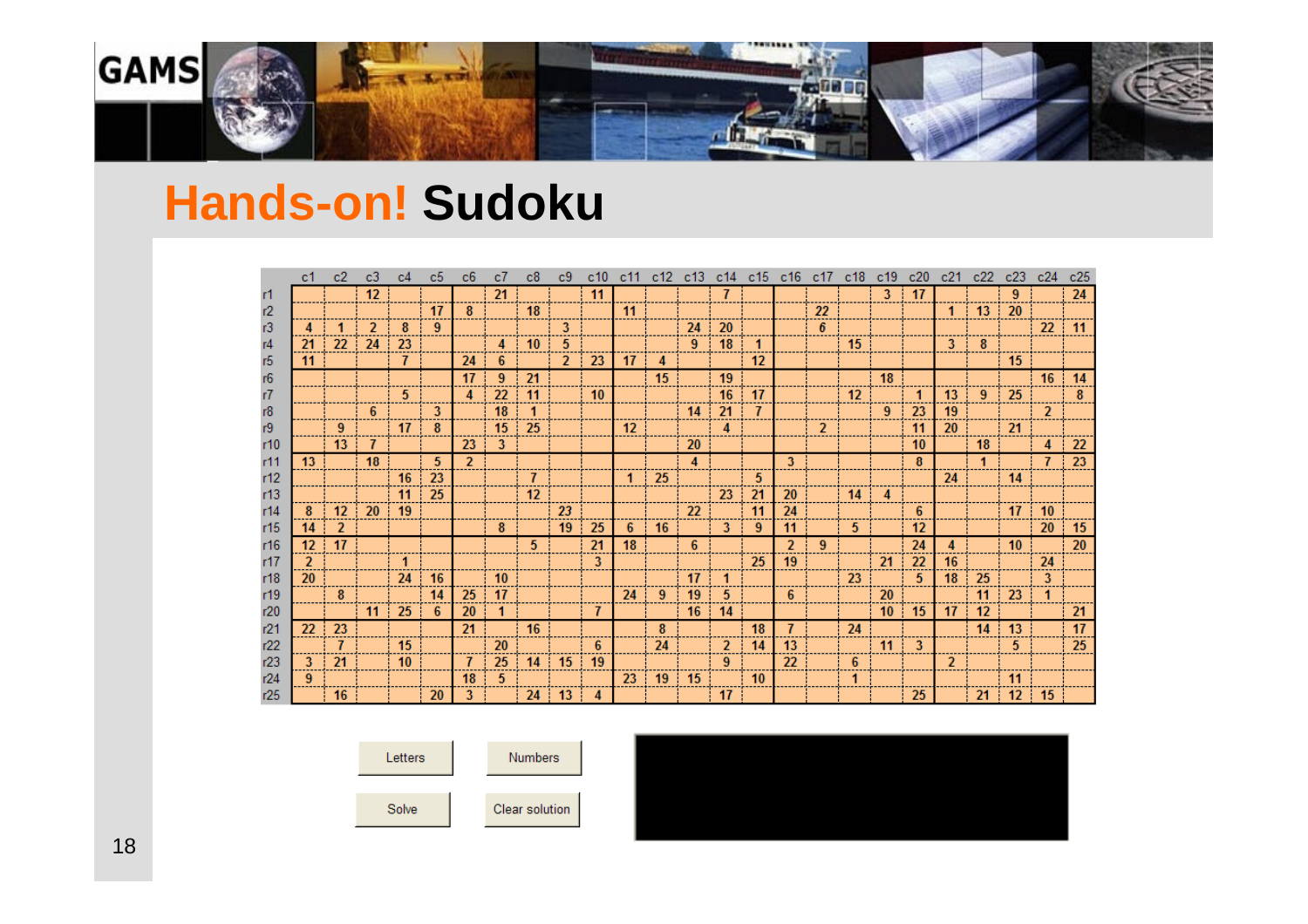

# **Calling GAMS from an Application**

– Through ASCII files or using GDX API

**Creating Input for GAMS Model Callout to a GAMS Process/Executable Reading Output from GAMS Model**

Works from basically every environment

- Web application (server side)
- Application Builder
	- Oracle, Eclipse, .NET, …
	- Regular Programming language C++, Java, VB, …
- MS Office Application / VBA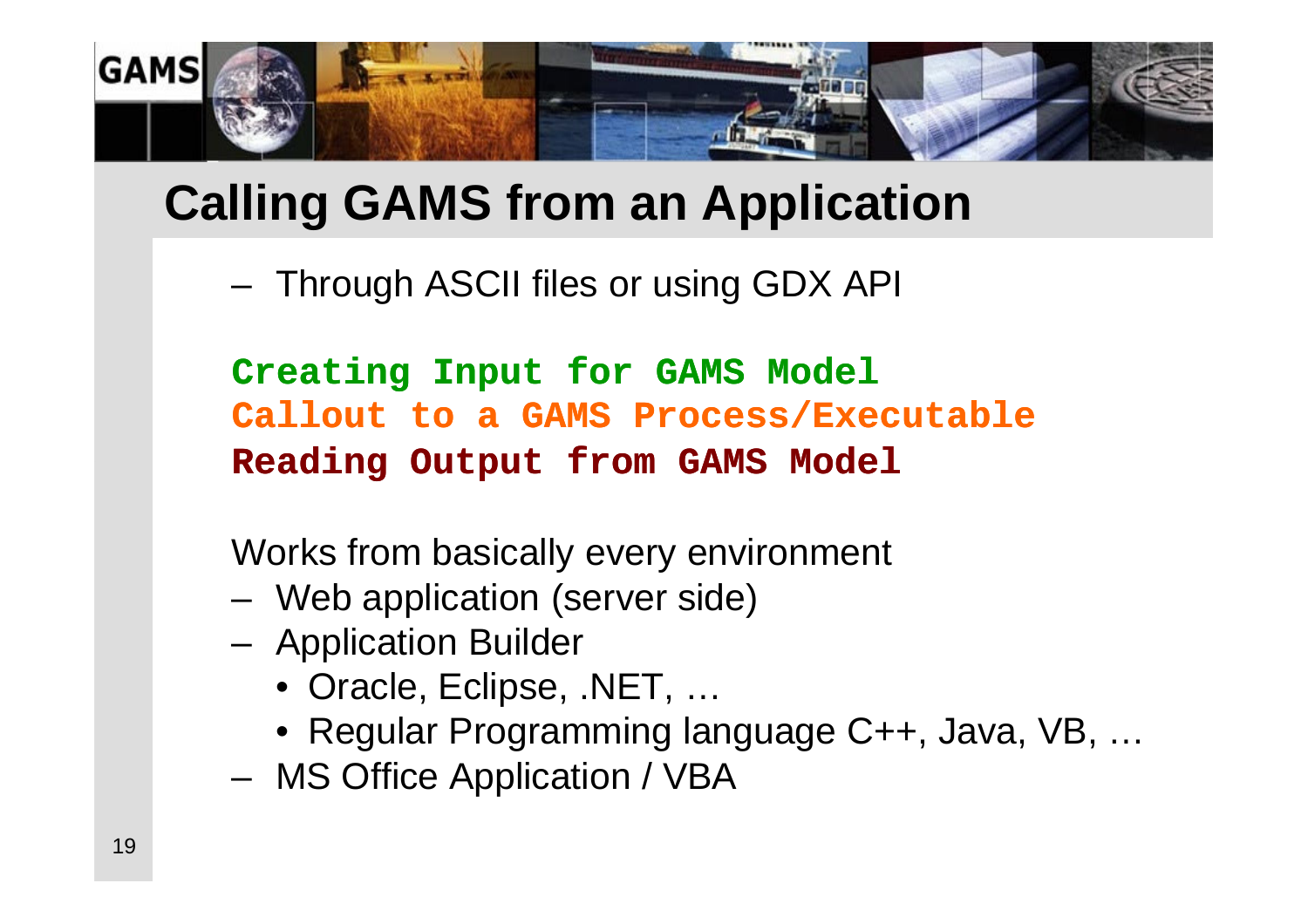

# **Sources of GAMS Information**

Download: <http://download.gams-software.com/> Release Notes: <http://www.gams.com/docs/release/release.htm> Contributed Documentation:<http://www.gams.com/docs/contributed> Contributed Software:<http://www.gams.com/contrib/contrib.htm> Presentations: <http://www.gams.com/presentations> Workshops:<http://www.gams.com/courses.htm>

Bruce McCarl's Newsletter:<http://www.gams.com/maillist/newsletter.htm> GAMS User Group: [http://www.gams.com/maillist/gams\\_l.htm](http://www.gams.com/maillist/gams_l.htm) GAMS Google Group:<http://groups.google.de/group/gamsworld>

Other relevant sites on the Web:<http://www.gams.com/hotlinks.htm>